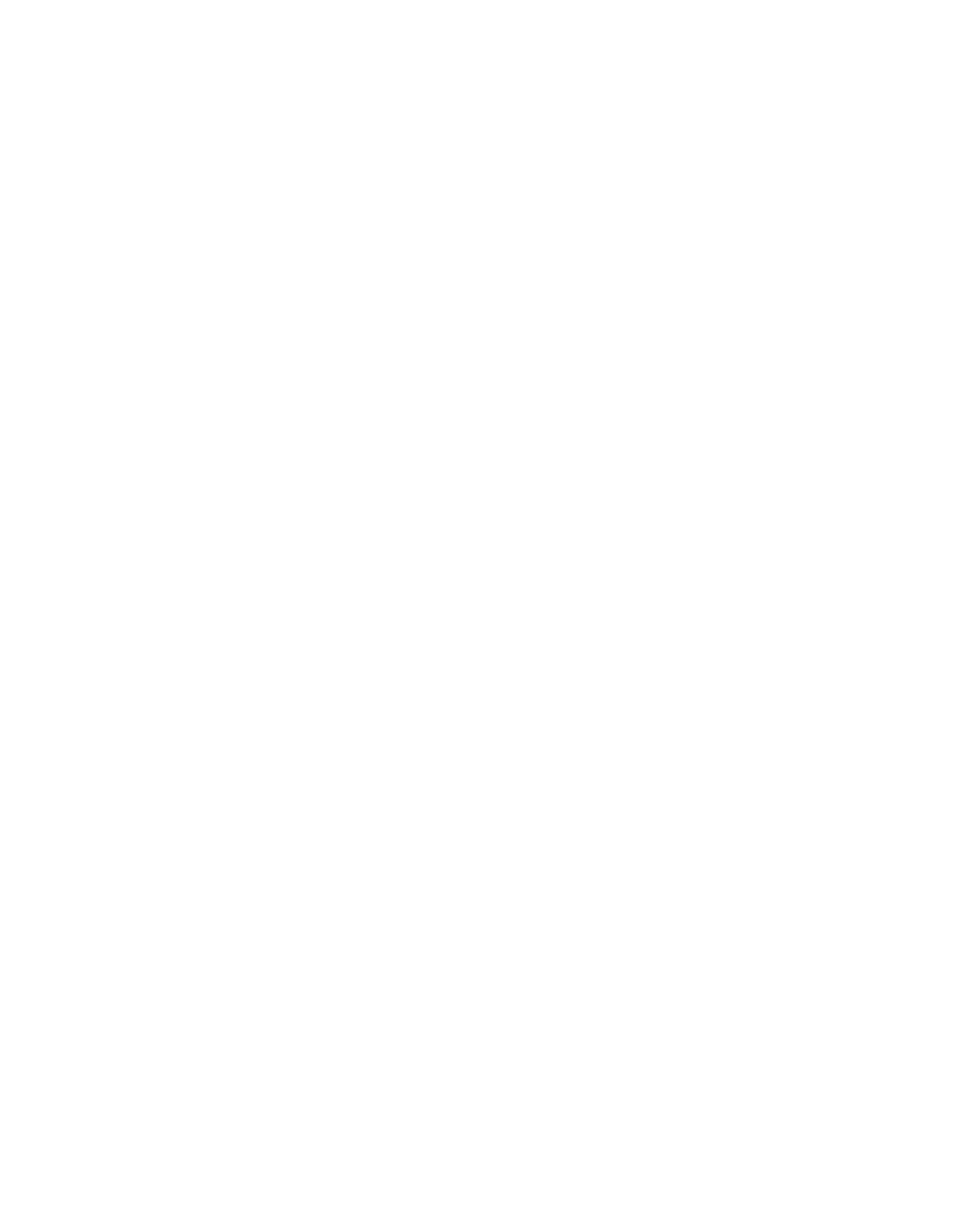European Automobile Engineers Cooperation

10<sup>th</sup> EAEC European Automotive Congress

2005

## **TABLE OF CONTENTS**

### **Volume 1**

| Fatigue Design Method for Leaf Spring of the Light Commercial Vehicle Based on                                                                                                                                |  |
|---------------------------------------------------------------------------------------------------------------------------------------------------------------------------------------------------------------|--|
| Ilseon Sohn, Dongho Bae, Wonseok Jung                                                                                                                                                                         |  |
| Jonas Sapragonas, Martynas Starevicius, Donatas Marksaitis, Petras Ilgakojis                                                                                                                                  |  |
| Dragos Cruceru, Tiberiu Macarie                                                                                                                                                                               |  |
| Dimitris V. Koulocheris, Vasilis K. Dertimanis, Konstantinos N. Spentzas                                                                                                                                      |  |
| Seung Kyung Park, Won Pil Ha, Byung Jae Ahn                                                                                                                                                                   |  |
| Development of a CFD-Based Parametric Model for Design of Central Valve<br>Jose R. Valdes, Mario Miana, Carlos Bernard, Francisco Buil, Isaac Nadal                                                           |  |
| Osku Kaijalainen, Matti Juhala                                                                                                                                                                                |  |
| Aleksandar Subic, Katherine Ilie                                                                                                                                                                              |  |
| Dragan Aleksendric, Cedomir Duboka                                                                                                                                                                            |  |
| Predrag Popovic, Dr. Gradimir Ivanovic                                                                                                                                                                        |  |
| High Strength Stainless Steels as a Future Lightweight Body Material - Utilizing<br>the Mix Materials Approach to Meet the Demands for Safe, Weight Efficient and<br>Johnny K. Larsson, Ana Luisa Alves Gomes |  |
| Dr. Nikos Pantelelis, Thomas Vrouvakis, Dr. Konstantinos N. Spentzas                                                                                                                                          |  |
| Tooling Solutions for Forming and Punching of Ultra High Strength Dual Phase<br>Dr. Bjorn Carlsson                                                                                                            |  |
| Mihai Nagi, Paul Ilies, Vlad Martian                                                                                                                                                                          |  |
| Virtual Environment for Advanced Manufacturing of Cylinder Assemblies 166<br>Dr. Miroslav Pilipovic, Dejan Vuckovic, Dr. Zarko Spasic, Zoran Vicevac                                                          |  |
| Inspection of Stepping of an Electrically Adjustable Front Seat at an End-of-Line<br>Jemej Klemenc, Tomaz Bucar, Matija Fajdiga                                                                               |  |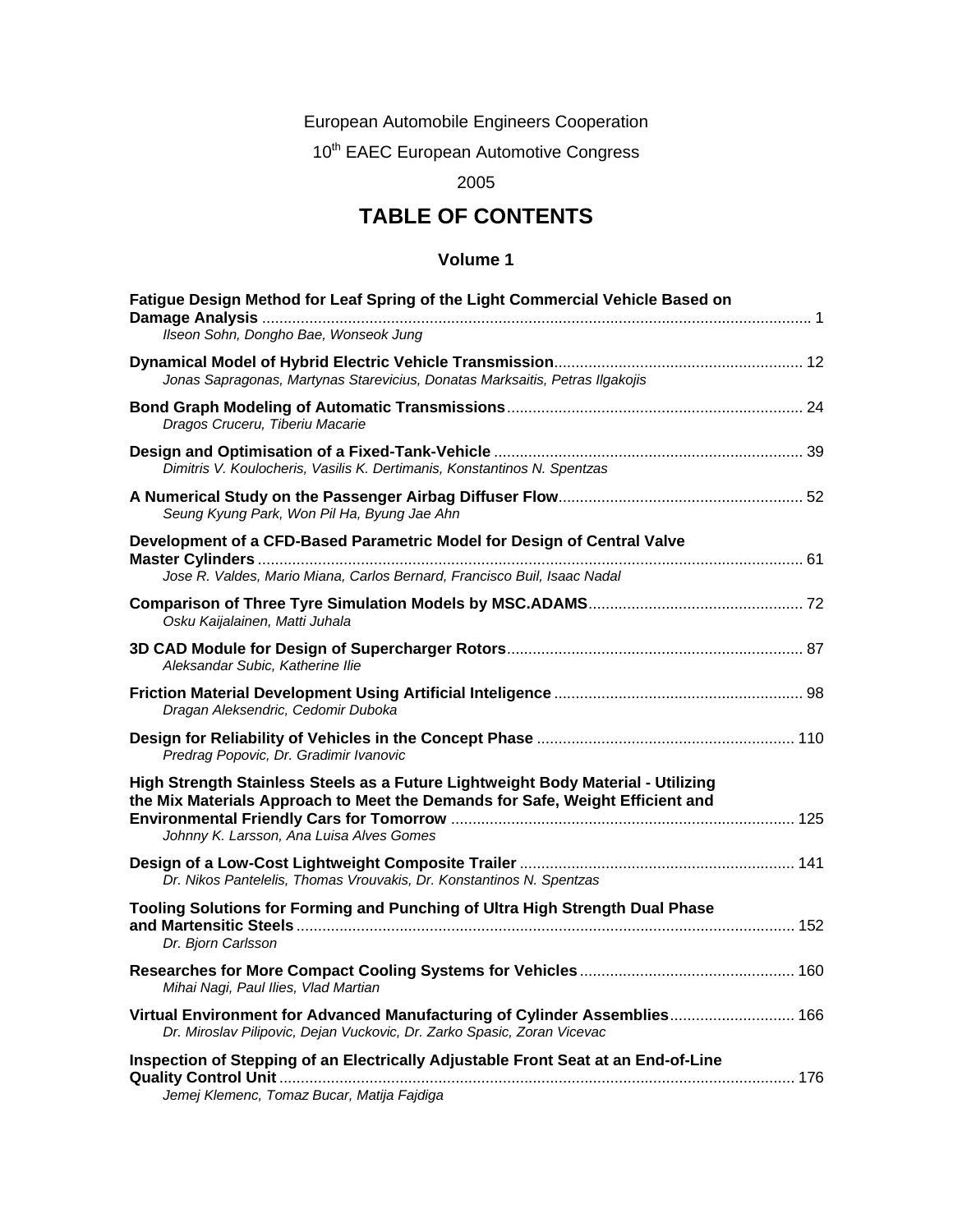| Dr. Miljko Kokic                                                                                                                                                                                                                 |     |
|----------------------------------------------------------------------------------------------------------------------------------------------------------------------------------------------------------------------------------|-----|
| Functional Life Prediction in Elastomeric Components of a Brake Booster System 190<br>F. Javier Martinez, Leticia A. Gracia, I. Nadal, Manuel Gimenez, Karl-Heinz Frey                                                           |     |
| The Proposal for a New Short Homologation Test of the CI Engine Cylinder-                                                                                                                                                        |     |
| Vukas Svetlana, Grojic Srecko, Djurica Dragoljub                                                                                                                                                                                 |     |
| Application of "Bernoulli" and "Poisson" Laws in Analyzing the Probabilities of<br>Failure Occurrences for Components of Motor Vehicles and Self-Propelled<br>Alexandru-Grigore Pisoschi, Gheorghe Popa, Augustin Constantinescu |     |
| Dr. Yves Delanne, Dr. Minh-Tan Do, Dr. Nacer K. M'Sirdi                                                                                                                                                                          |     |
| Investigation into Temperatures, Thermal Stresses and Deflections of Different<br>Marko Tirovic                                                                                                                                  |     |
| Numerical Calculation of the Breake Disk Through the Finite Elements Method 237<br>Razvan-Eugen Balean, Eugen M. Negrus, Gabriel Jiga, Marius Toma                                                                               |     |
| Numerical and Experimental Analysis of a Pegs-Wing Ventilated Disk Brake<br>Pier Francesco Gotowicki, Vinzenco Nigrelli, Gabriele Virzi Mariotti, Dragan Aleksendric, Dr.<br>Cedomir Duboka                                      |     |
| Simon Watkins, Arthur Stephens, Chris Dixon                                                                                                                                                                                      |     |
| Measurement of Absolute Displacement of a Twin Calliper Disc Brake During                                                                                                                                                        |     |
| J.D. Fieldhouse, W.P. Steel, C.J. Talbot, A. Crampton                                                                                                                                                                            |     |
| An Estimation of ABS Application Contribution to Road Safety Improvement  283<br>Dr. Drago Talijan, Dr. Cedomir Duboka                                                                                                           |     |
| Miladin Nesic, Drsto Lipovac                                                                                                                                                                                                     |     |
| Reliability Analysis of Redundant Electronic Brake System for Heavy Goods<br>Timea Fulep, Laszlo Palkovics                                                                                                                       | 307 |
| Dynamic Analysis of Motorcycle Behaviour on the Road with Steering Plate<br>Francesco Giannitrapani, Gabriele Virzi Mariotti                                                                                                     |     |
| Radomir Mijailovic, Milan Vujanic                                                                                                                                                                                                |     |
| Aleksandar Rodic, Miomir Vukobratovic                                                                                                                                                                                            |     |
| Study of the Effect of Active Rear Steering on Vehicle's Response in<br>Igor Gjurkov, Dr. Dragi Danev, Dr. Milan Kosevski                                                                                                        |     |
| Prediction of Drum Brake Contact Pressure Distribution and its Effect on Squeal<br>Dr. P. Ioannidis, Dr. P.C. Brooks, D.C. Barton                                                                                                |     |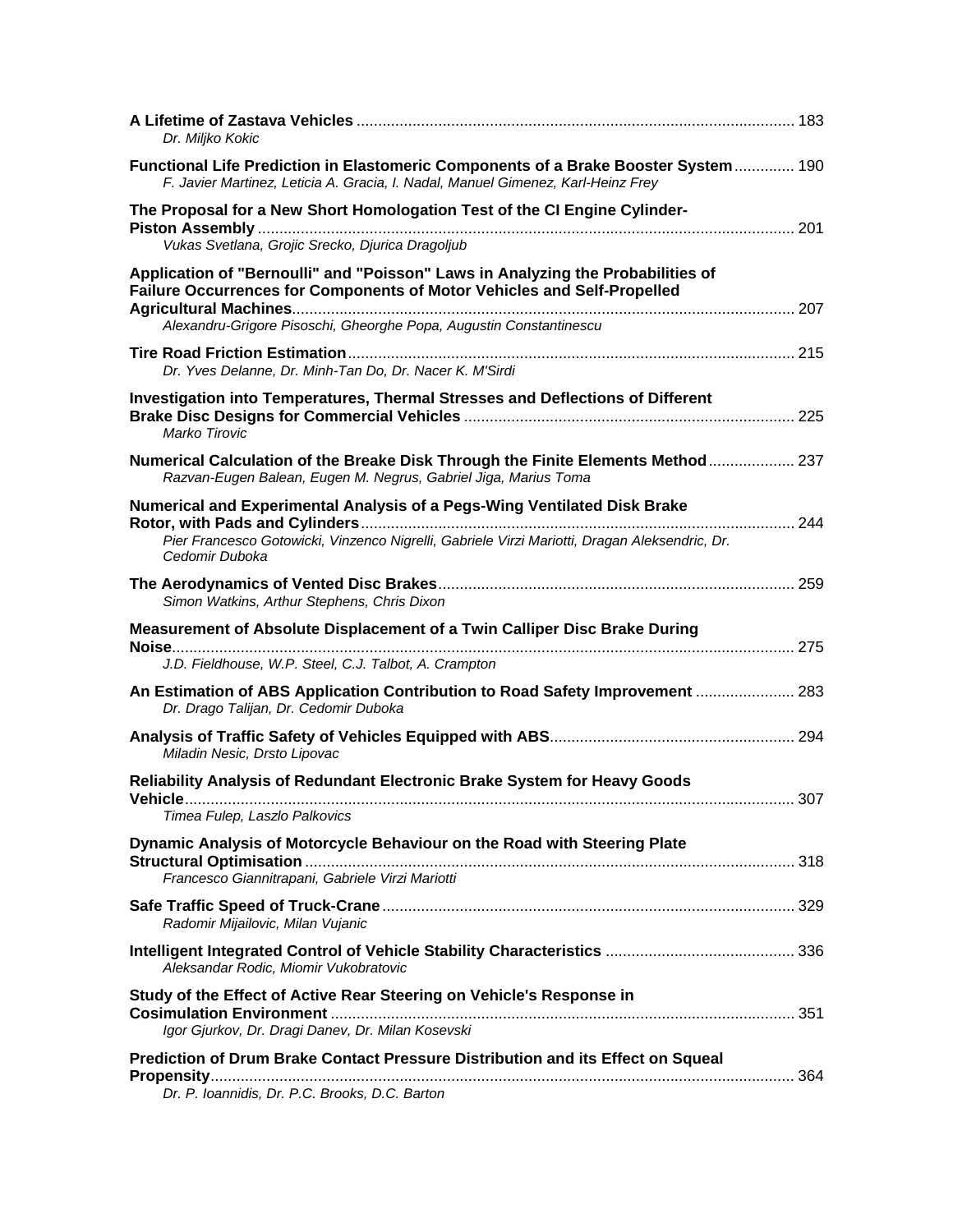| Synthesis of Brake Systems for Vehicles with Innovative Powertrains  376<br>Dr. Valentin Ivanov, Mikalai Mikhaltsevich, Siarhei Kliausovich, Barys Shyrokau |  |
|-------------------------------------------------------------------------------------------------------------------------------------------------------------|--|
| Active Safety Systems for Heavy-Duty Vehicles and Off-Road Trucks  386<br>Dr. Michael Vysotsky, Dr. Michael Belous, Dr. Valentin Ivanov                     |  |
| Characteristic Determination of Vehicles' Electropneumatic Modulators 396<br>Kanstantsin Mazanik, Nikolay Bogdan, Nikolay Maltsev, Pavel Boganev            |  |
| Aleksandar Prijic, Craig Chapman, Paul Burton                                                                                                               |  |
| <b>Continuous Improvement of Test Facilities, and Methodologies Employed, by</b>                                                                            |  |
| Herbert Kuster, Stojan Cucuz                                                                                                                                |  |
| Dimitris V. Koulocheris, Vasilis K. Dertimanis, Konstantinos N. Spentzas                                                                                    |  |
| A Preliminary Study in the Ahmed Body Far Wake: Bridging the Gap to FGITS  438<br>Riccardo M. Pagliarella, Simon Watkins, Gioacchino Vino                   |  |
| Miroslav Demic, Jovanka Lukic, Zelijko Sakota, Dorde Diligenski                                                                                             |  |
| Mathematical Algorithms used to Study the Vibrations of Car Bodywork Elements 463<br>O. Bictor, S. Loreta                                                   |  |
| A Comparative Study of Displacement Fields of Kinematical Elements with Linear<br>Bagnaru Dan Gheorghe, Cataneanu Adina, Cataneanu Mihnea                   |  |
| Application of the Substructure Method in Analysis of Vehicle Structure 468<br>Slave Jakimovski, Kristina Jakimovska                                        |  |
| Petru Cardei, Bergil Muraru, Raluca Sfiru                                                                                                                   |  |
| Fuel Economy Benefits of Advanced Techniques for CVT Actuation and Control  487<br>P.H.W.M. Albers, P.A. Veenhuizen                                         |  |
| <b>Volume 2</b>                                                                                                                                             |  |
| Application of System Identification Algorithms for Modelling an Outside Rear<br>Joan C. Call, Jose M. Rodriguez-Fortun, Jordi Sanchez-Yenes                |  |
| A Path Generation Algorithm for Four-wheeled Vehicle in Automatic Aprking                                                                                   |  |
| Takahiko Tsujisawa                                                                                                                                          |  |
| The Study of Control and Guidance in Shenzhen Expressway Network 525<br>Zhang Junyou, Mao Enrong, Tang Xiaomeng, Duan Liren                                 |  |
| The Ecological Dimension in Automotive Engineering - Paving the Way for<br>Dusan Guden                                                                      |  |
| New Forcast of Exhaust Emissions from Road Traffic in Germany and European<br>Dr. Hans Peter Lenz, Dr. Bruna Illini, Bjorn Fellner                          |  |
| Biomass-to-Liquid Fuels (BtL) - Made by CHOREN Process, Environmental<br>Matthias Rudloff                                                                   |  |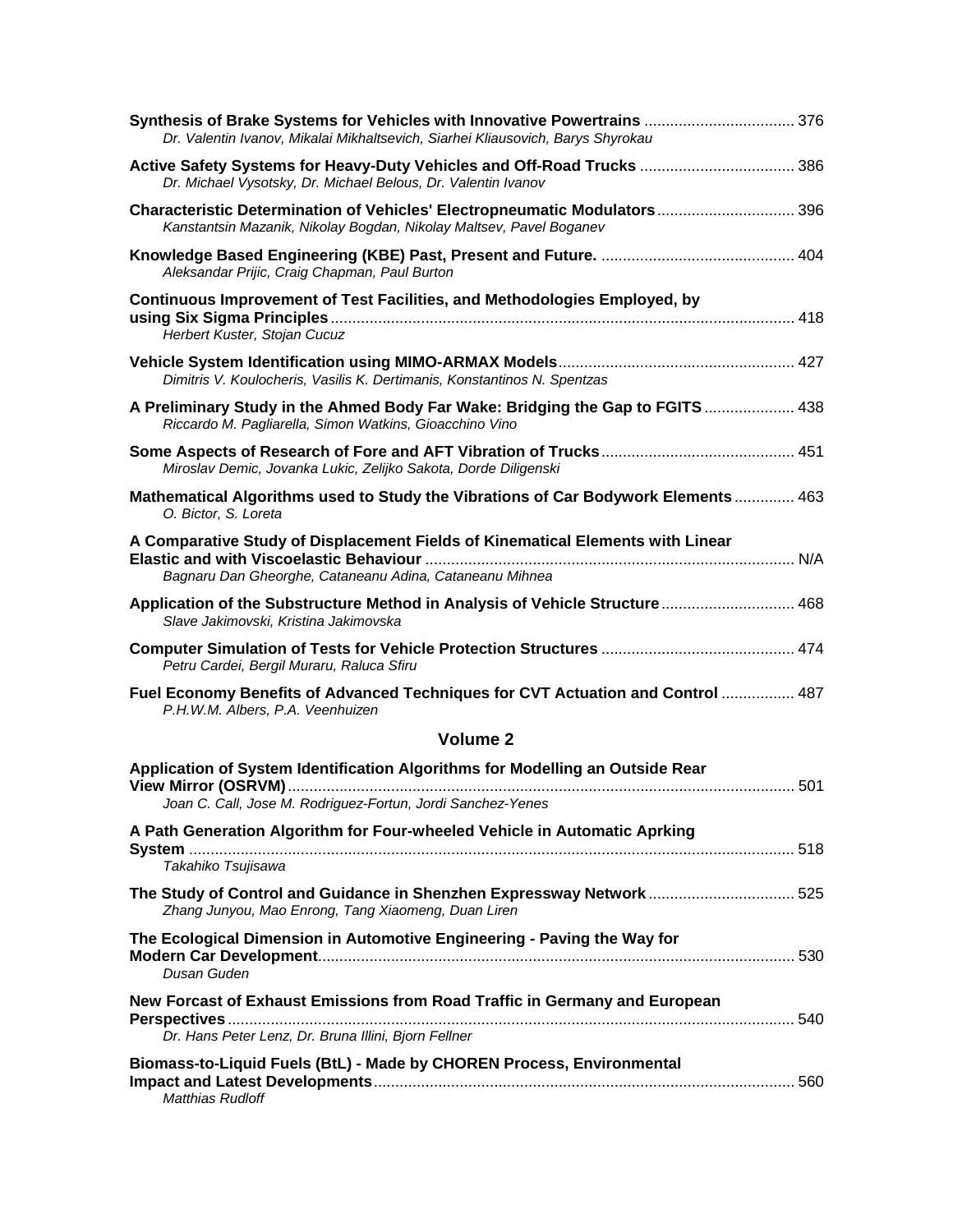| A Preliminary Study of Fuel Cell Micro-Vehicles for Small Sicilian Islands  570<br>V. Antonucci, F.V. Matera, L. Andaloro, G. Dispenza, M. Ferraro            |  |
|---------------------------------------------------------------------------------------------------------------------------------------------------------------|--|
| Relationships Between Pollutant Emissions from Vehicles and Levels of                                                                                         |  |
| Stefania Nicolosi, Matilde Pietrafesa, Gianfranco Rizzo, Marzia Traverso<br>Clean Fuel for Diesel Engines: Catalytic Synthesis and Environmental Impact of    |  |
| F. Frusteri, L. Spadaro, O. DiBlasi, G. Bonura                                                                                                                |  |
| Forecasting Road Transport Energy Consumption using Artificial Neural<br>Luigi LaFranca, Pietro Zito                                                          |  |
| Diesel Combustion Enhancement Through an Early Injection-Based Injection<br>Paolo Carlucci, Antonio Ficarella, Domenico LaForgia                              |  |
| Measures for Climate Protection in Mediterranean Cities: The Implementation of<br>A. Mazzon, Ciro Spataro, Despoina Karniadaki, M. Traverso                   |  |
| Tyre/Road Noise on Different Road Pavements: Synergetic Influence of<br>Gabriele Boscaino, Filippo Giammaria Pratico, Rosolino Vaiana                         |  |
| Forecasting Noise Levels by Means of Neural Networks for Assessing Urban<br>Francesco Calvino, Maria LaGennusa, Giovanni Lascari, Gianluca Scaccianoce        |  |
| Design of an Acoustical Decision Support System for Town and Traffic Planning  653<br>Salvatore Barbaro, Rosario Caracausi, Caterina Ciaccio, Gaetano Cognata |  |
| The Euromotor E-Learning Initiative: Online Training for Automotive Engineers 666<br>Nandy Millan, Cedric Ashley, R.J. Hendley, Chris Bale, Tim Williams      |  |
| Dr. Jovan Todorovic                                                                                                                                           |  |
| Milosav Djordjevic                                                                                                                                            |  |
| Ioana Ionel, Daniel Bisorca, Sabin Ionel                                                                                                                      |  |
| Systems Heating Using Convection of Mechanical Power Through Sonique and<br>Bebe Tica, Stefanita Ciunel                                                       |  |
| Comparison of Noice Emission Simulation Using 2d and 3d Locomotive Models  709<br>Zilvinas Bazaras, Vytautas Jurenas, Petras Ilgakojis                        |  |
| Fuel Consumption Optimization for Diesel Engines Equiped with Mechanical<br>Ilie Dumitru, Mihnea Cataneanu                                                    |  |
| Fuel Economy Improvements as a Result of the Use of a 12-Volt, Electronically<br>Kevin Jackson                                                                |  |
| Effects of Hybridisation Ratio and Gear Change Strategy on Fuel Economy  735<br>Christianens Sebastien, Vaughan Nicholas, Revereault Pascal                   |  |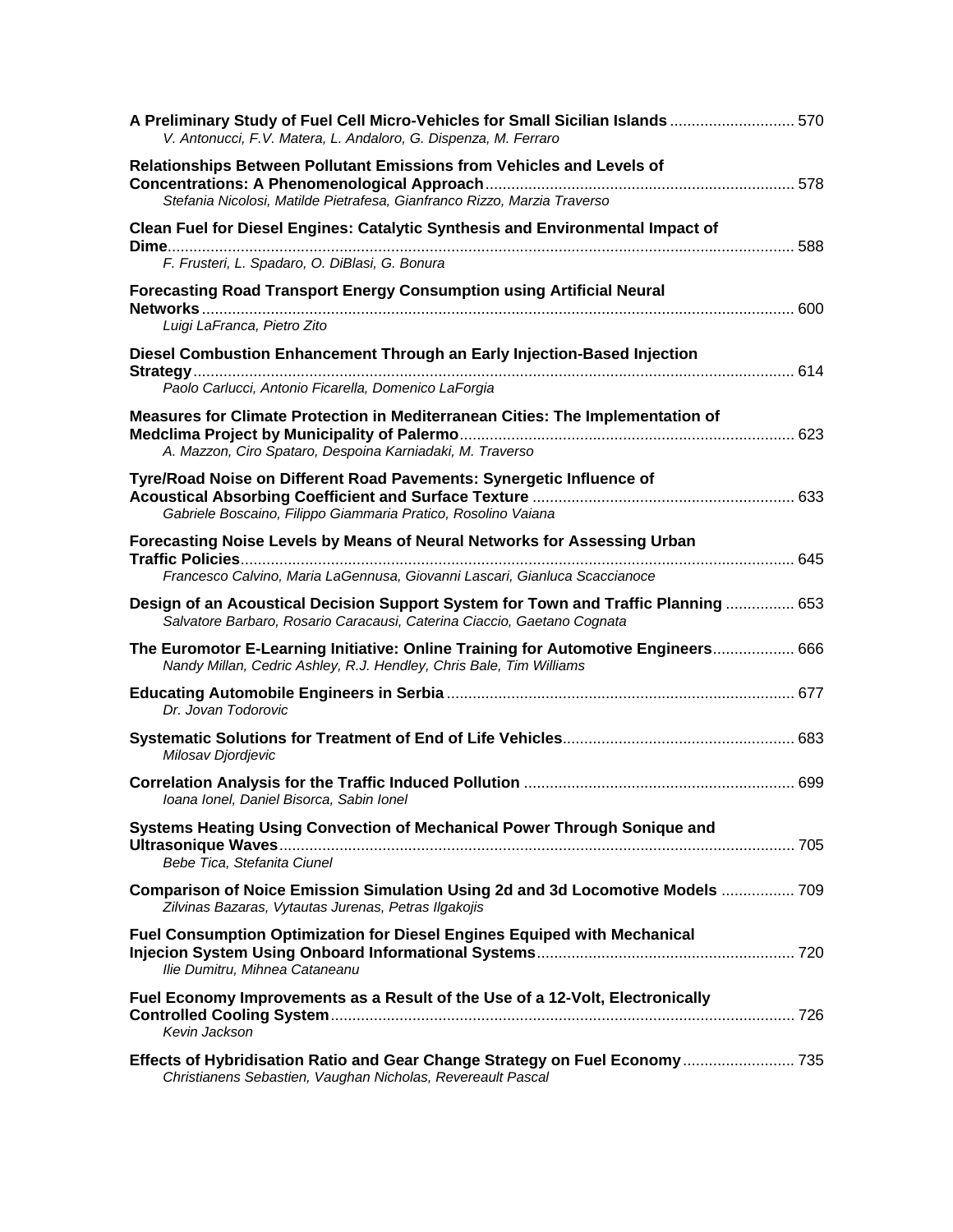| Vehicle Fleet Management with the Objective of Attaining the Sustainable<br>Vladimir Momcilovic, Vladimir Papic, Stevo Buncic                                     |  |
|-------------------------------------------------------------------------------------------------------------------------------------------------------------------|--|
| <b>Fuel Cell Polarization Curve Neural Network Estimator for Automotive</b><br>M. Milacic                                                                         |  |
| S. Hussain, C.S. Reddy                                                                                                                                            |  |
| R. Gligorijevic, J. Jevtic, D.J. Borak, I. Gencic                                                                                                                 |  |
| The Polluting Produces Determination from the Evacuation Gases of the Termic<br>Saracin Ion, Popescu Traian, Marin Gheorghe                                       |  |
| The Analysis of Influence Factors on High Speed Diesel Engine Emissions Based<br>Lidia Galginachi, Iullan Agape, Adrian Sachelarie                                |  |
| The Design and Operating Parameters of the Full Flow Dillution Tunel with<br>Sanda Pribic Mijatovic, Srecko Grojic, Belimir Petrovic, Alfaris Sajed, Djuro Borak  |  |
| Anteneh Mohammed Tahir, Marian Poloni, Marek Gono, Marcel Daniz, Peter Kalman                                                                                     |  |
| Exhaust Gas Dispersion Effects Under Controlled Environmental Conditions 824<br>Bernhard Heiden, Peter Johann Sturm, Gerhard Pretterhofer, Tuan LeAn              |  |
| Critical Interpretation of Experimental Versus Calculation Data of CO Imission for<br>Virgiliu Dan Negrea, Gelu Cadariu, Florentina Cadariu                       |  |
| Radivoje Pesic, Aleksandar Davinic, Stevan Veinovic                                                                                                               |  |
| Influence of Ethanol and Lead Gasoline Mixture on Engine Characteristics 852<br>Dusan Nestorovic, Milan Radovanovic, Dragonslava Stojiljkovic, Vladimir Jovanovic |  |
| Dr. Pierre Podevin, Dr. Georges Descombes, Dr. Vasile Hara, Dr. Adrian Clenci                                                                                     |  |
| Parametric Study on Dynamic Response Improvement of a Turbocharged Diesel<br>T. Katrasnik, S.R. Opresnik, F. Trenc, V. Medica                                     |  |
| Experimental Research on the General Performancies and the Mechanical Loses<br>Virgiliu Dan Negrea, Ovidiu lancu Tudora                                           |  |
| Time-Frequency Method for Engine Fault Diagnostics Based on Vibration Signal<br>Dumitru M. Beloiu, Christian N. Andreescu                                         |  |
| Technical-Economical Investigation and Evaluation of E-Diesel for Heavy Goods<br>Mate Zoldy, Istvan Emod, Ivan Pollak                                             |  |
| The Use of Si Engine Simulation Model for Intake Manifold Heat Transfer Analysis 923<br>Darko Kozarac, Ivan Mahalec, Zoran Lulic                                  |  |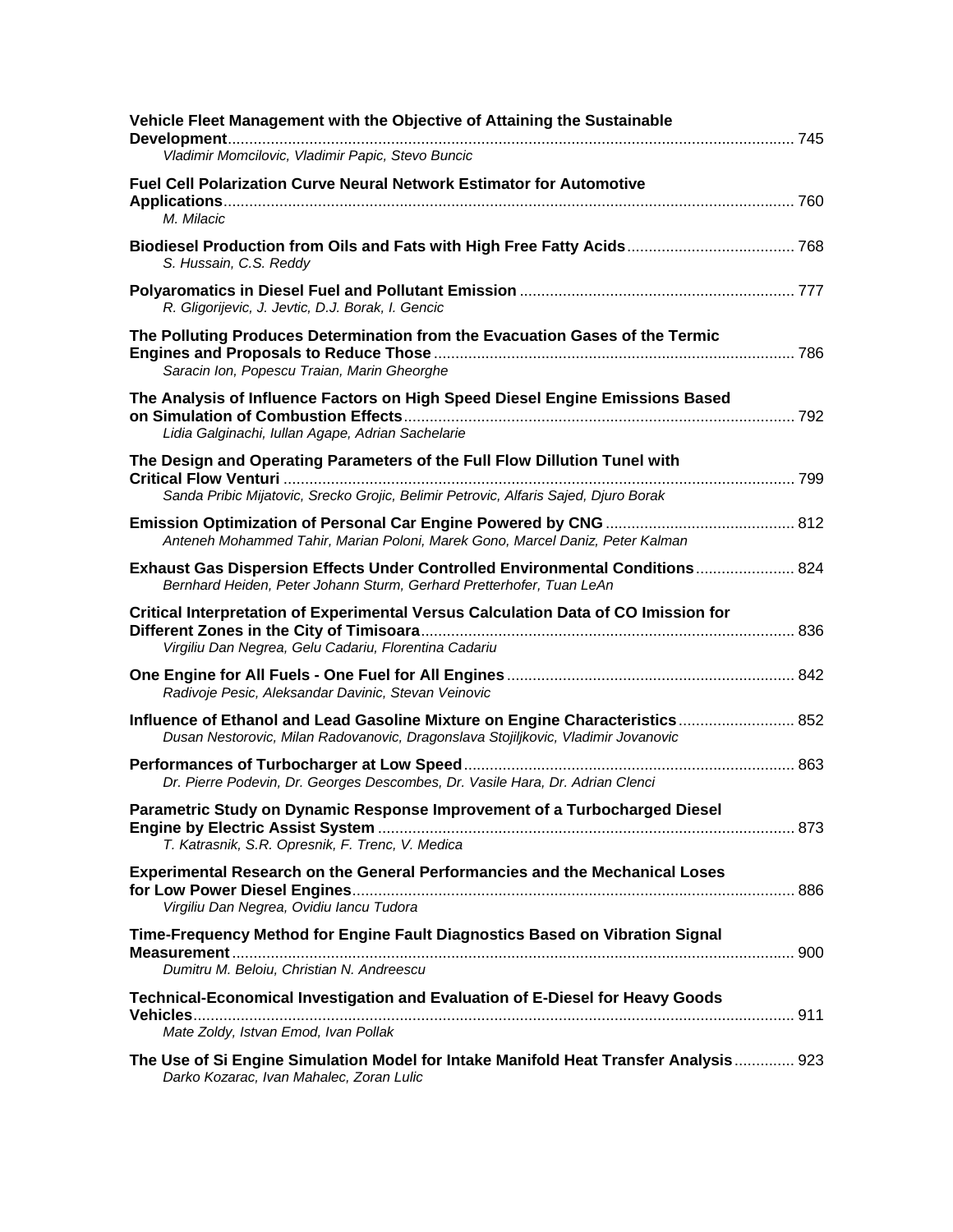| Ivan Mahalec, Nebojsa Buktenica, Krunoslav Ormuz                                                                                                         |  |
|----------------------------------------------------------------------------------------------------------------------------------------------------------|--|
| Luka Dujmovic, Darko Kozarac, Zoran Lulic                                                                                                                |  |
| Pressure Indicating with Measuring Spark Plugs - Status of Performance 958<br>Thomas Walter, Stefan Brechbuhl, Peter Wolfer, Norbert Payerl              |  |
| Application of Thermal-Sprayed Coatings to the Cylinder Bore Surface of High<br>Giorgio Ciaravolo, Giovanni Mosetti                                      |  |
| Influence of Low Environmental Temperatures on Catalyst Light-Off Time  985<br>Snezana Petkovic, Radivoje Pesic, Aleksandar Milasinovic, Stevan Veinovic |  |
| Volume 3                                                                                                                                                 |  |
| Lean Mixtures - A Reached Purpose Using the Conversion of a Classical Internal                                                                           |  |
| Adrian Sachelarie, Lidia Gaiginschi, Radu Gaiginschi                                                                                                     |  |
| EGR and Lean Combustion Strategies for a Single Cylinder Hydrogen Fuelled IC<br>Roger Sierens, Sebastian Verhelst, Stefaan Verstraeten                   |  |
| Development of Direct Injection Gasoline Combustion Concept on DACIA 1.6 L<br>Radu Alboteanu, Cristian Andreescu, Mircea Oprean                          |  |
| Jiri Stodola                                                                                                                                             |  |
|                                                                                                                                                          |  |
| The "Electronification" of Road Vehicles - A Measure to Halve the Number of<br>Egon-Christian vonGlasner                                                 |  |
| Antonio Avenoso                                                                                                                                          |  |
| Contribution of Commercial Vehicles to the Improvement of Road Safety 1040<br>Werner vonHebel, F. Alexander Berg                                         |  |
| Sigmar Micke                                                                                                                                             |  |
| Reconstruction of Accidents Involving Commercial Vehicles Rollover  1056<br>Dr. Gyula Kofalvi                                                            |  |
| Safety of Delivery Vans - Findings and Recommendations from Dekra Accident<br>F. Aleksander Berg, Walter Niewohner, Peter Rucker, Markus Groer           |  |
| Matej Vesenjak, Dr. Zoran Ren                                                                                                                            |  |
| Jiri Svoboda, Petr Vorlicek, Jiri Vojtisek                                                                                                               |  |
| Carine Riviere, Philippe Lauret, Yves Page                                                                                                               |  |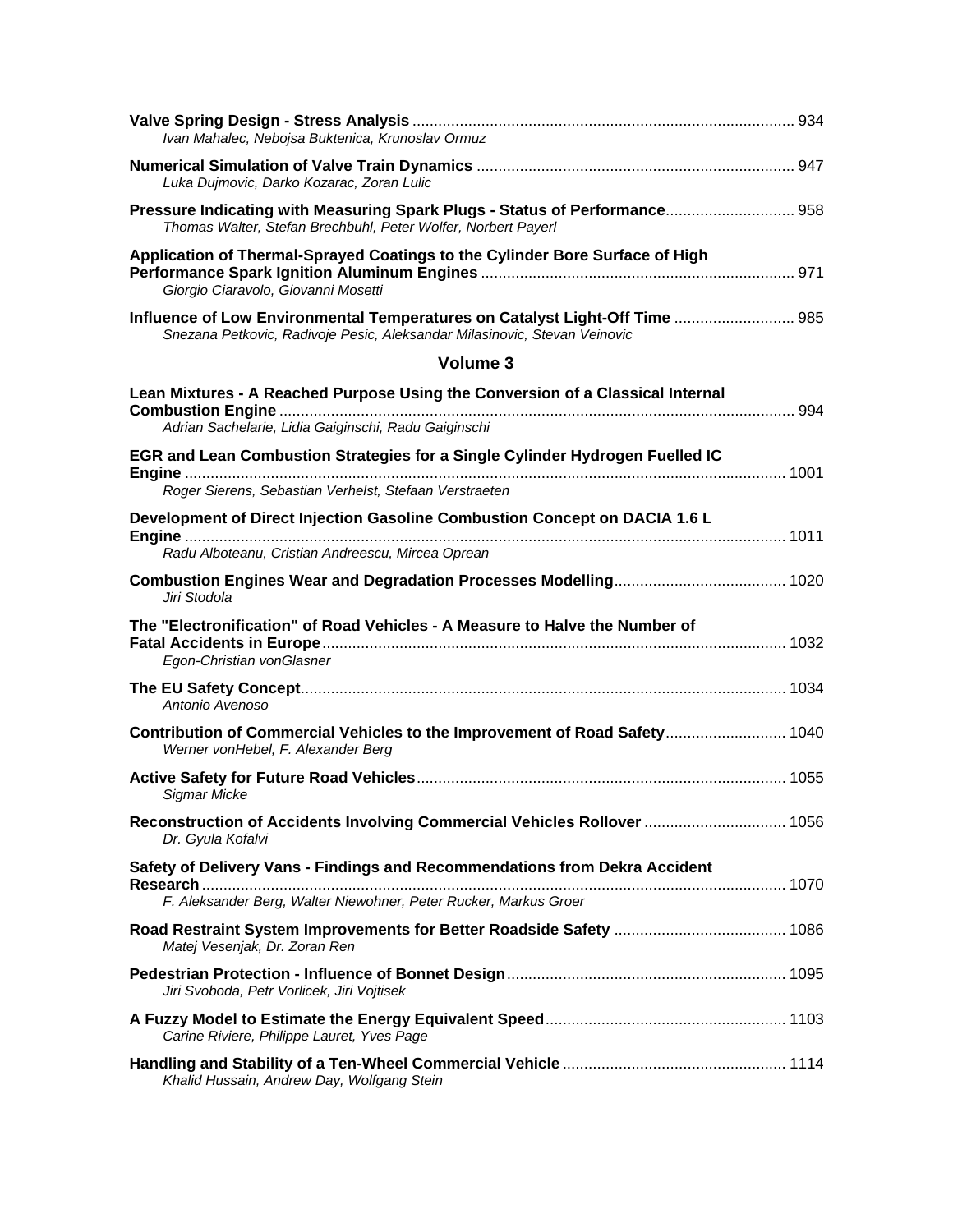| Enhancing the Safety of Vehicle by Comparing a Driver's Command to Intelligent                                                                                       |  |
|----------------------------------------------------------------------------------------------------------------------------------------------------------------------|--|
| Frederic Holzmann, Armin Sulzmann, Gernot Spiegelberg, Roland Siegwart                                                                                               |  |
| Julian Happian-Smith, Bryan Chinn                                                                                                                                    |  |
| The Development of a Safety - and Logistic Supporter System - Mainly for Buses<br>Gergely Forral, Dr. Andras Volth, Jozsef Kocsis                                    |  |
| The Analysis of the Lack of Driver's Attention While Driving in a Row  1166<br>Z. Arsic, A. Jankovic                                                                 |  |
| Jan Lesinsky                                                                                                                                                         |  |
| New Europe - A Prospect or Threat to the Automotive Industry of New Members  1180<br>Istvan Lepsenyi                                                                 |  |
| CIMOS - Successful Penetration Among Best Automotive Suppliers  1209<br>Dario Sik                                                                                    |  |
| European Auto Market Dynamics Drive Product Strategies and Advanced<br>Dr. Heinz Pfannschmidt                                                                        |  |
| Dr. C. Duboka                                                                                                                                                        |  |
| Technical Basis of a Complex Regulation for Bus Safety in Rollover Accidents 1260<br>Dr. Matyas Matolcsy                                                             |  |
| Sandor Vincze-Pap                                                                                                                                                    |  |
| Analytical Rollover Test for Bus Superstructures Using Fe Method  1283<br>lozsa Daniel, Fratila Gheorghe                                                             |  |
| The Analysis of the Influence of Car Body Joints Reinforced onto the Car Body<br>Dr. Milan Milovanovic, Dragan Begovic                                               |  |
| Snezana Vrekic, Branislav Stojadinovic                                                                                                                               |  |
| Mathematical Models of Tractor Driving Systems and Traction Efficiency 1310<br>Radan Durkovic, Damjanovic Milanko                                                    |  |
| Singular Vibration of Power Transmission Systems Caused by Gear Meshing  1322<br>Milosav Ognjanovic                                                                  |  |
| <b>Composition and Analysis of Kinematic Scheme of Planetary Gearboxes with</b><br>Slavko Muzdeka, Mladen Pantic, Zivan Arsenic                                      |  |
| The Study of the Gearshift Process in Automated Mechanical Transmissions 1344<br>Marius Bataus, Laurentiu Cancel, Florin Daniel Dragne, Mircea Oprean, Bogdan Vuluga |  |
| Interactive Operation Between the Driver, Gearbox and Motion Resistance at                                                                                           |  |
| Dr. Milan Djudurovic                                                                                                                                                 |  |